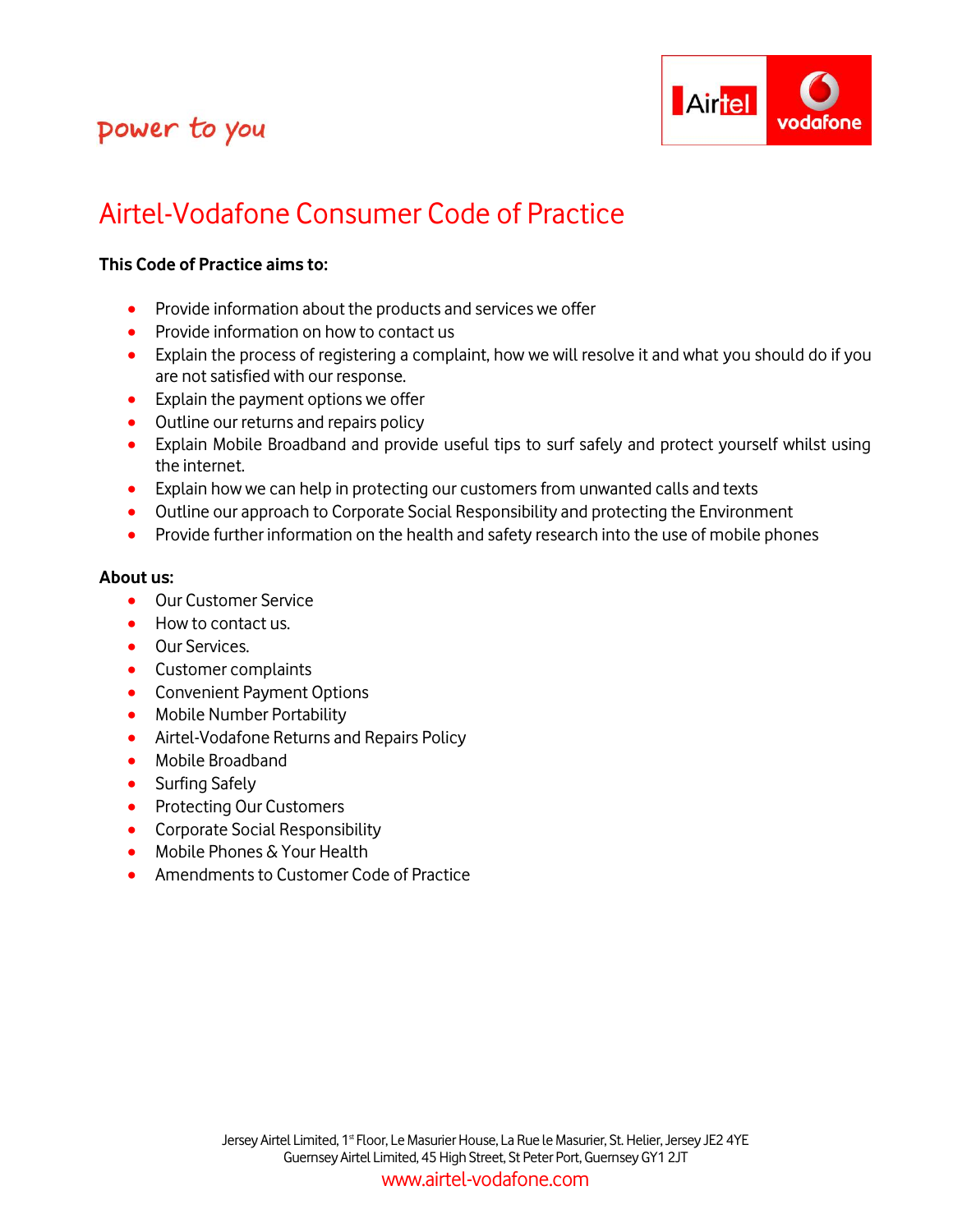

### **About Airtel Vodafone:**

#### **Who are we?**

Airtel-Vodafone is a unique partnership between two of the world's leading telecoms companies that have come together to provide competition, innovation and best value to the Channel Islands mobile market.

Airtel-Vodafone is owned by the Bharti Group; and its arm Bharti Airtel Limited is India's leading mobile company with an aggregate of over 200 million customers. Bharti Enterprises is one of India's leading business groups with operations in over 21 countries across the globe and interests in telecom, financial services, retail, fresh and processed foods, and real estate. For more details on Bharti Enterprises please visi[t www.bharti.com](http://www.bharti.com/)

Airtel-Vodafone is the chosen partner for the Channel Islands for global market leader Vodafone. Through our partnership with Vodafone we provide our Channel Island customers with access to Vodafone's leading portfolio of products, services as well extensive and cost effective roaming arrangements across the world.

#### **Our partnerships**

We have strong relationships with some of the world's leading companies like Nokia, IBM and many more. These partnerships, in addition to our relationship with Vodafone, enable us to offer leading edge and cost effective products and services.

#### **Our innovations**

We want to change the way Jersey and Guernsey communicates by offering innovations that not only add value to people's lives but also deliver an unmatched customer experience. Our mission "To be the market leader in communicating to people through fresh and innovative mobile communication services which enhance the quality of life and productivity of business across the Channel Islands.".

One Network – We operate one network across the Channel Islands, offering the same products and services in both the Bailiwicks of Jersey and Guernsey. All of our network is 3G enabled enabling us to offer both GSM and advanced UMTS voice, data and video services to all of our customers.

### **Our Services**

We offer a number of mobile telecommunication services these include, but are not limited to:

- Mobile phone voice communication (for Pay As You Go & Post-Paid Contracts)
- **•** Text messaging (SMS) (for Pay As You Go & Post-Paid Contracts)
- Mobile phone video calling (for Pay As You Go & Post-Paid Contracts)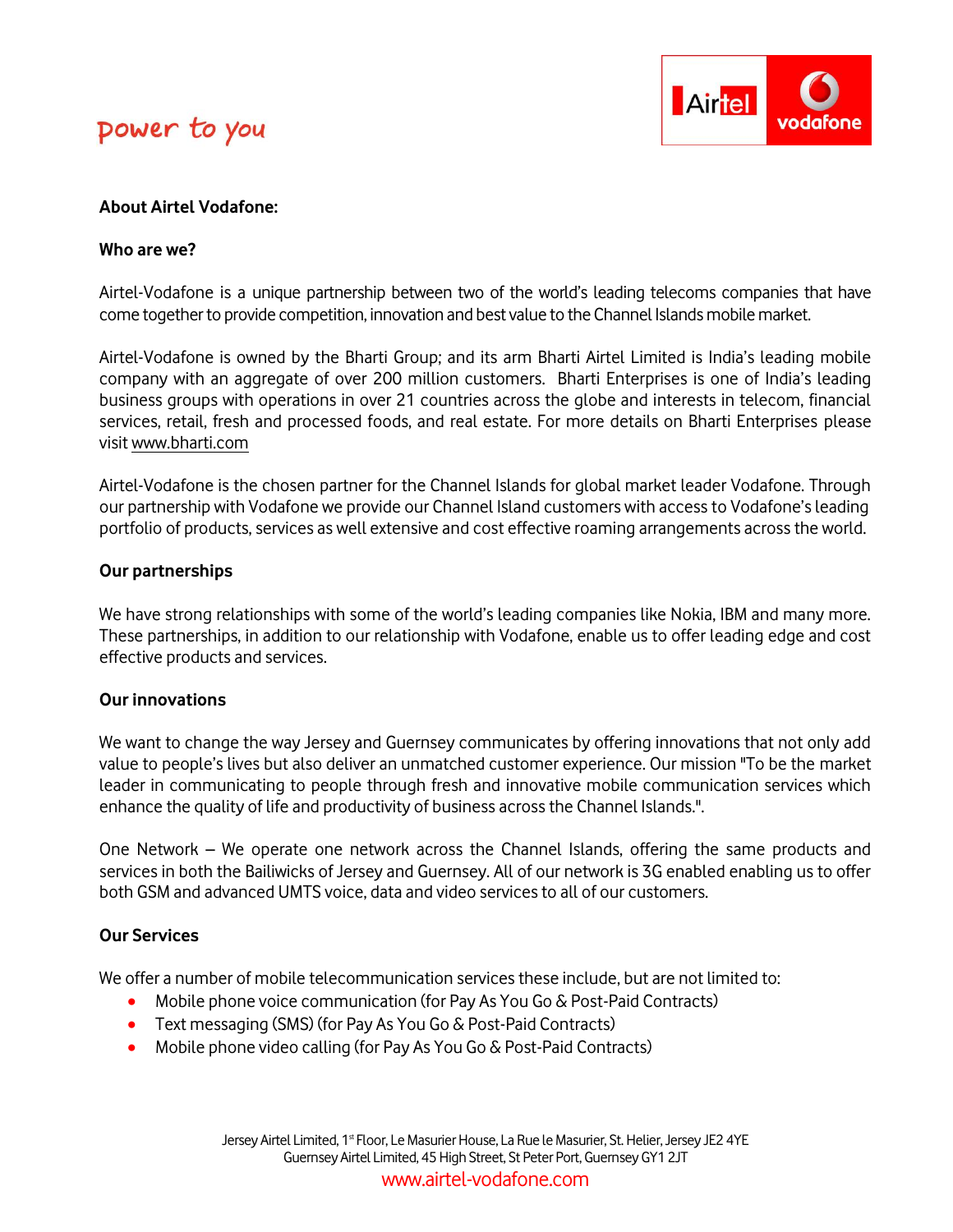

- **GPRS Data services (for Pay As You Go & Post-Paid Contracts)**
- 3G Data Services (for Pay As You Go & Post-Paid Contracts)
- International Roaming mobile communication (for Pay As You Go & Post-Paid Contracts)

We aim to have completed provisioning of services within 48 hours of the customer completing their request for service.

#### **Mobile Number Portability**

From 1st December 2008, if you have a mobile phone on a different network and want to change to Airtel-Vodafone, you can keep your mobile number when you transfer. This is known as 'mobile number portability'. During this process you don't lose service at all. If you are a contract customer, you will need to take out a new 1 month minimum contract (a minimum contract does not apply to pre-pay customers).

To transfer your number, visit one of our shops and complete the mobile number portability porting form. Our retail shop staff will explain the transfer process to you and we will process your request and aim to port your number to the Airtel-Vodafone network within 2 working days.

#### **Our Customer Service**

We pride ourselves on our customer service. We are always willing to answer any questions you may have and help where we can to ensure your mobile phone is working properly and provide you with the optimum level of service.

We believe that customers should be at the forefront of everything we do. A company is not just defined by the services or products it offers but also by the people that represent it. That is why we believe that the people we employ represent the best not only in knowledge but also hold the belief that for the business to be successful the customer must come first.

We commit to:-

- Respond to customer enquiries in a professional, courteous and prompt manner, using only staff who are based in the Channel Islands.
- Respect customer confidentiality.
- Ensure all our products/ services, charges, bills and marketing materials are clear and simple to understand.
- Give extra peace of mind by offering a no quibble 14 day refund/ exchange policy for goods or services that fail to meet your expectations, provided they are returned complete and in new condition, but this excludes SIM only and opened Top-Up Vouchers.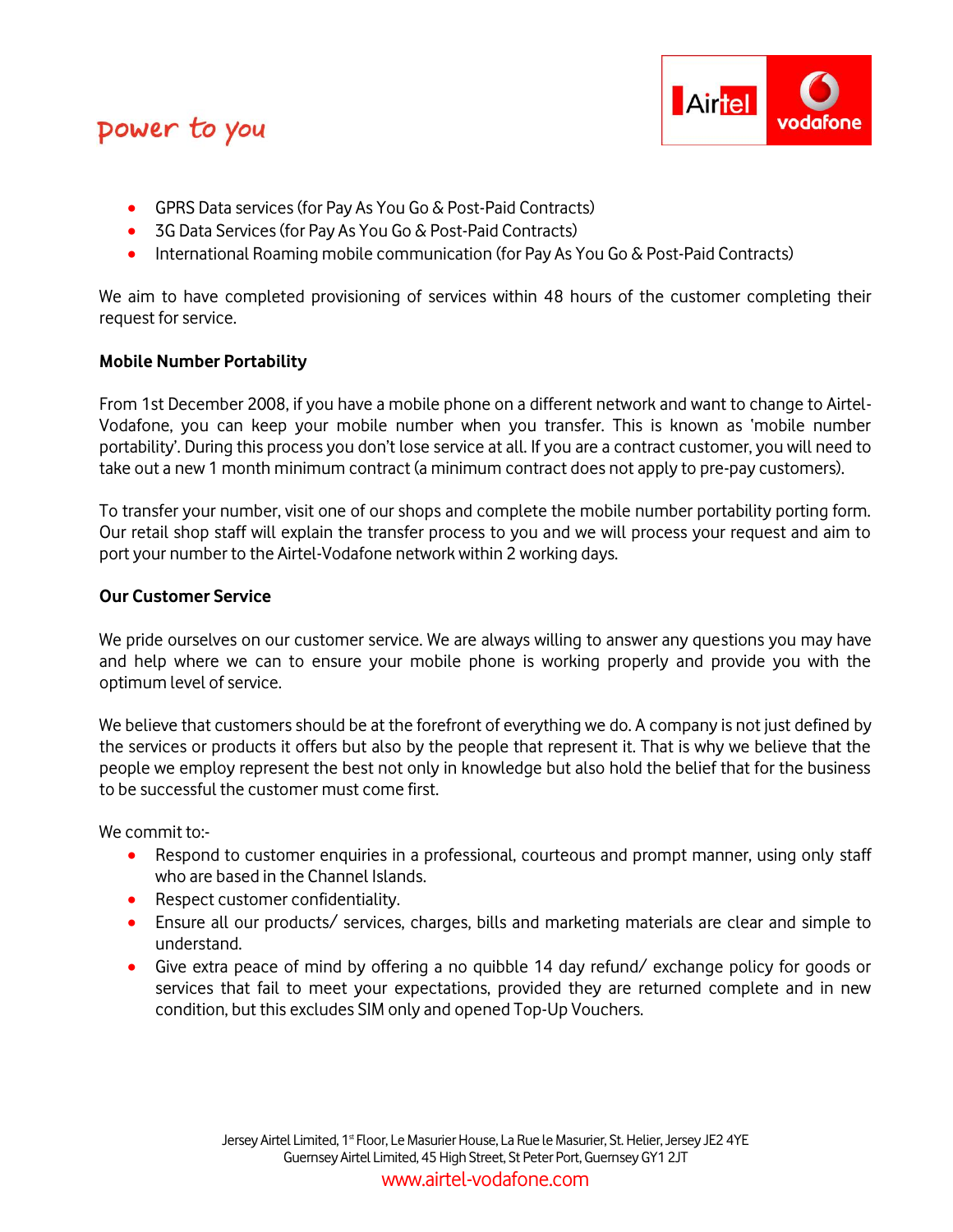

### **How to Contact Us**

You can contact us, 365 days per year at our local Call Centre between the following hours:

- Monday Friday 08.00 till 09:00
- Saturday 0900 hrs till 1730 hrs
- Sunday 1000 hrs till 1600 hrs
- Bank Holidays will be as per Sunday hours
- Please note outside these hours you can leave a voicemail for us and we will respond to you when the call centre reopens.
- For Airtel-Vodafone customers, please dial: 121 from your mobile handset. This is free when calling from your Airtel-Vodafone mobile.
- If calling from any other local mobile or landline number in the Channel Islands or the UK, please dial: 07829 700121. Please note normal call charges will apply.
- From international destinations, please dial +44 7829 700121. Again, normal call charges will apply.
- We can also be contacted via our website: [www.airtel-vodafone.com](http://www.airtel-vodafone.com/)

Alternatively you may email us directly via the below email addresses (please address your email for the attention of the Customer Services Manager:

121@airtel-vodafone.com

If you wish to write to us please address your letter for the attention of the Customer Services Manager and send it to the following address:

Airtel-Vodafone 1<sup>st</sup> Floor, Le Masurier House La Rue Le Masurier Jersey JE2 4YE

If you'd like to talk to us face to face, you can visit any of our stores:-

Airtel-Vodafone Airtel-Vodafone 26, Queen Street **1986** 2008 120, High Street St Helier St Peter Port Jersey Guernsey

The stores are open from 9.00am to 5.30pm Monday to Saturday excluding all locally recognised Bank Holidays. The store will be able to assist you with choosing the service that suits your needs. **Airtel-Vodafone – Handling of Customer Enquiries and Complaints**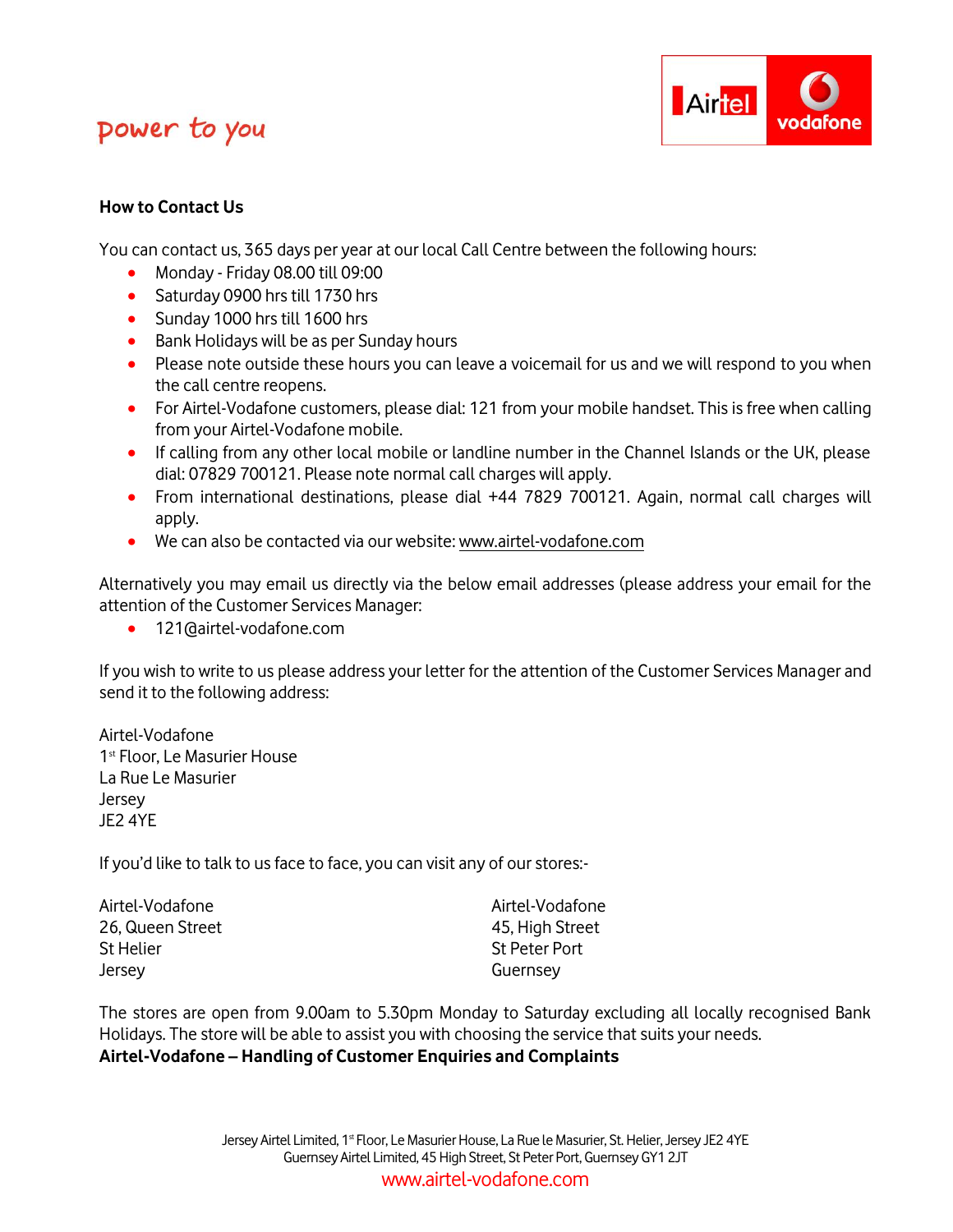

If you have an enquiry, complaint or request on any of the areas mentioned below, please do not hesitate to contact us:

- Mobile Phones
- Service
- Sales
- Staff

Our Customer Services procedures are designed to ensure your complaint is investigated and resolved as quickly and efficiently as possible. Our complaints procedures are monitored by the local regulators, Jersey Competition Regulatory Authority (JCRA) and in Guernsey, the Guernsey Competition Regulatory Authority (GCRA), together referred to as Channel Islands Competition Regulatory Authorities (CICRA).

Your complaint will be investigated personally and a course of action will be discussed with you to make sure that the problem is resolved quickly and to your satisfaction.

Additionally, if you are unhappy with the way that your complaint is being handled, you may write or ask to speak to the Customer Services Manager by calling 121 during normal office hours (8.30 am to 5.00 pm, Monday to Friday).

Please give us the opportunity to resolve the problem before taking the matter further.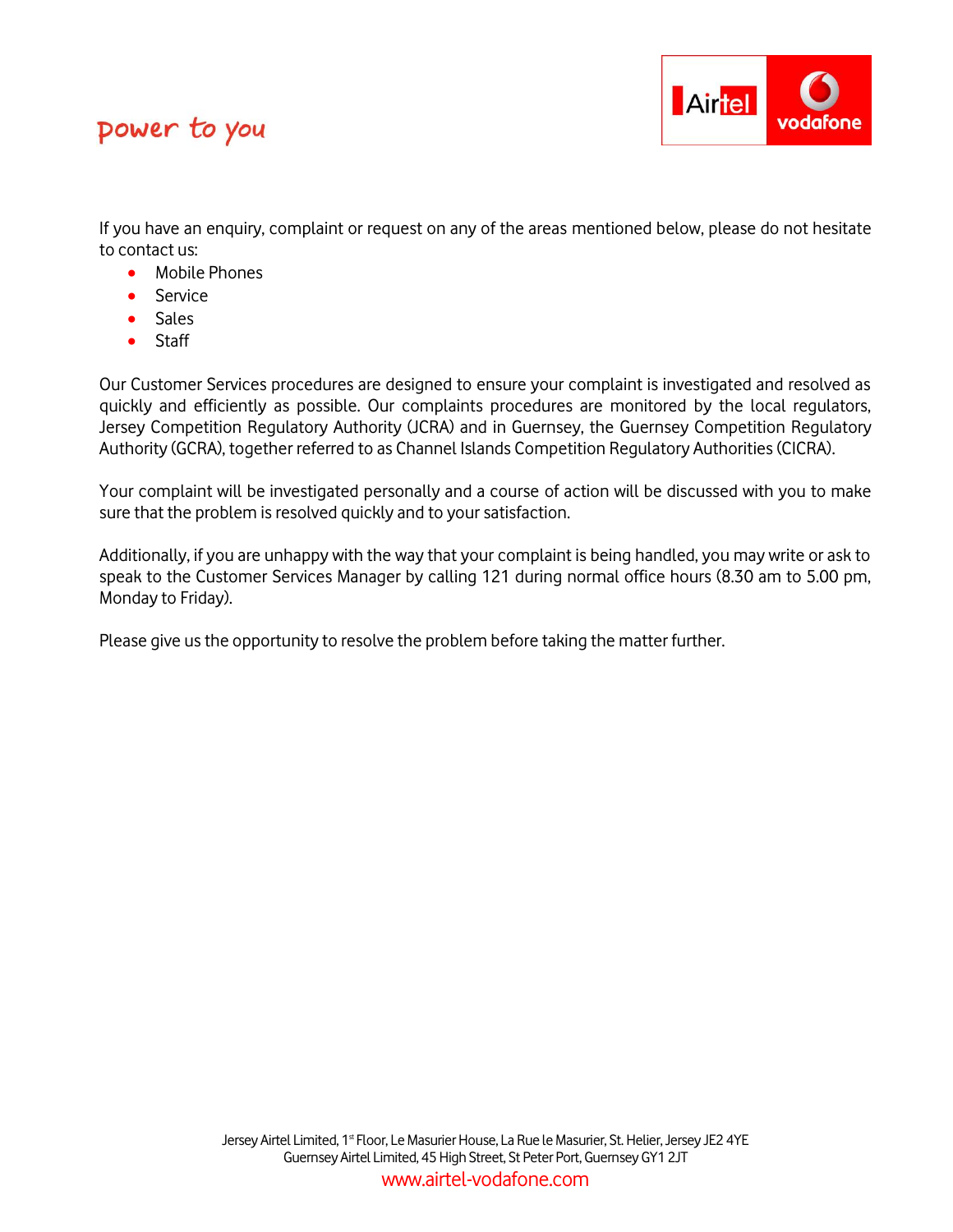

#### **Recording complaints**

- A computerised record of all customer interactions is maintained by our Customer Services Department Any written notes made while talking with a customer may also be typed in and added to the customer's record.
- All records (written communication and telephone conversation transcripts etc) will be confidential and will be kept according to the relevant data protection, privacy and confidentiality legislations that apply in the Bailiwicks of Jersey and Guernsey. Some information may be requested by the relevant regulator in order for us to meet the terms of our licences, for instance, the Jersey Competition Regulatory Authority in Jersey, or the Guernsey Competition Regulatory Authority in Guernsey.
- We retain customer records for a minimum period of three years following the registering of a customer complaint or disagreement.
- Please keep a note of the date(s) and time(s) when you've spoken with us about your complaint; whom you spoke to; what they said or promised to do, and your service request number. This will be provided after your complaint has been logged.
- If either the local Trading Standards Services or the local regulators, either the Jersey Competition Regulatory Authority (JCRA) or Guernsey Competition Regulatory Authority (GCRA) become involved in resolving a complaint between yourself and Airtel-Vodafone, we may provide them with copies of records we hold about your complaint.

#### **Responding to complaints**

 We will do everything we can to resolve complaints, disagreements or disputes as quickly and efficiently as possible. Our Customer Services Manager will investigate your complaint and discuss a course of action with you to make sure the matter is resolved quickly and to your satisfaction.

#### **Complaint Response: Target timescales**

We will investigate your complaint and respond to you either by phone, email or letter within the timescales detailed below:

- Connection of new services: Within two working days of receiving your complaint
- Billing: Within two working days of receiving your complaint
- Other: Within two working days of receiving your complaint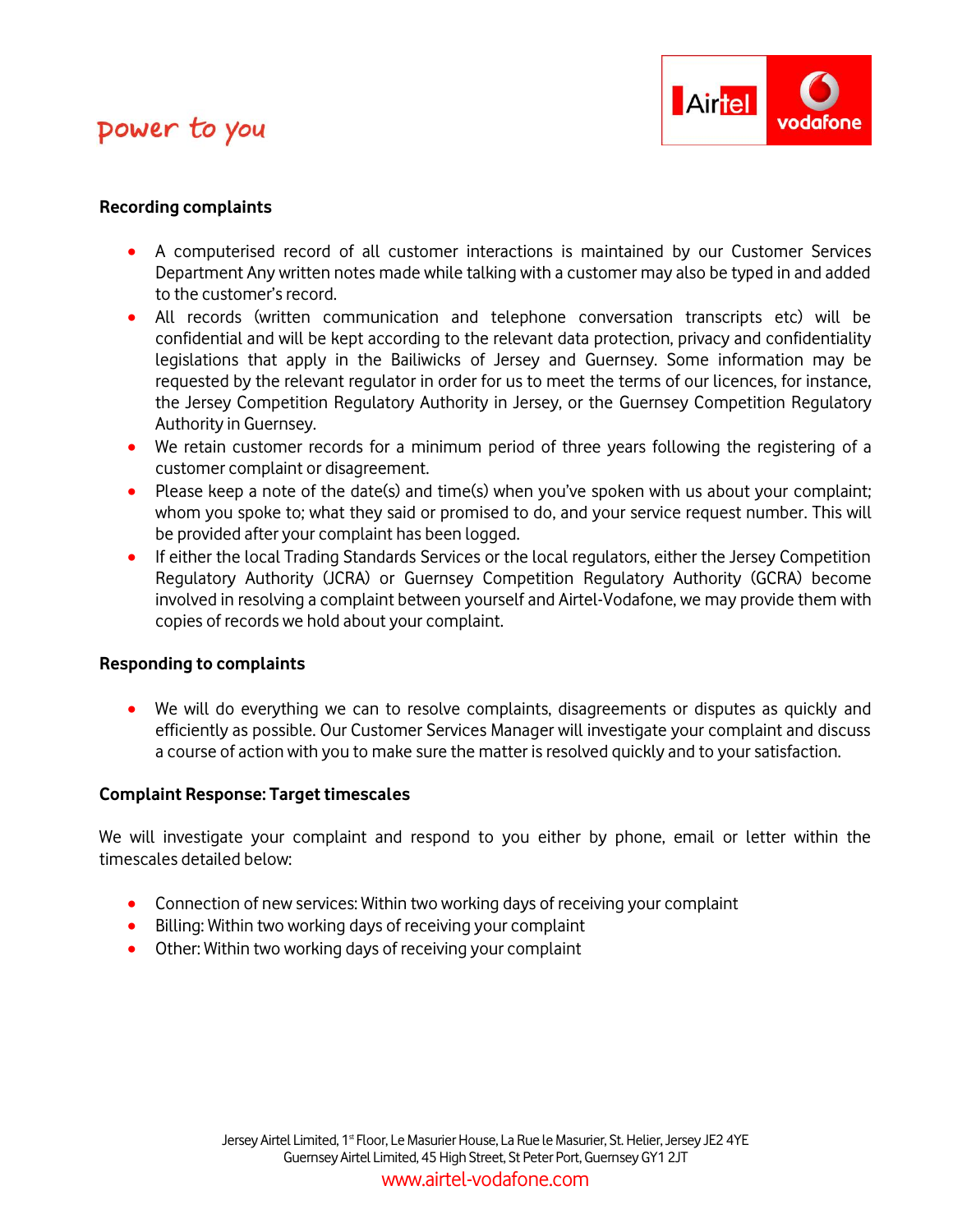

#### **Resolving complaints**

While we intend to do everything we can to resolve complaints, disagreements or disputes, sometimes a satisfactory conclusion cannot be reached. If a resolution has not been achieved within three calendar months, we or you may refer the matter to the relevant independent organization that may be able to help us resolve the matter satisfactorily.

Initially, we suggest that any unresolved complaints are referred to the local Trading Standards Service. Their contact details are:-

| <b>Trading Standards Service</b><br>9-13 Central Market | <b>Trading Standards Service</b><br>Commerce and Employment Department |
|---------------------------------------------------------|------------------------------------------------------------------------|
| St Helier                                               | P.O.Box 459, Jersey Raymond Falla House                                |
| Jersey                                                  | Longue Rue, St Martins                                                 |
| JE2 4WL                                                 | Guernsey                                                               |
|                                                         | GY16AF                                                                 |
| Tel: +44 (0) 1534 448160                                | Tel: +44 (0) 1481 234567                                               |
| Fax: +44 (0) 1534 448175                                | Fax: +44 (0) 1481 235015                                               |
| Email: tradingstandards@gov.je                          | Email: ts@commerce.gov.gg                                              |

Should the Local Trading Standards Service not be able to facilitate a satisfactory conclusion to the complaint, the complaint should then be referred to the local regulator. In Jersey, the Jersey Competition and Regulatory Authority (JCRA) would become involved and in Guernsey, the complaint would be referred to the Guernsey Competition Regulatory Authority (GCRA).

The Channel Islands Competition Regulatory Authorities (CICRA) will provide a free, independent service to investigate your complaint, provided it falls within their terms of reference, though you must have gone through our own complaints procedure first and referred the complaint to the local Trading Standards Service before either Regulator can become involved. You can find out more on their websites at http://www.cicra.gg/index.aspx or e-mail them at [info@cicra.je](mailto:info@cicra.je) or [info@cicra.gg](mailto:info@cicra.gg) alternatively, you can write to them at:

| Jersey Competition Regulatory Authority | <b>Guernsey Competition Regulatory Authority</b> |
|-----------------------------------------|--------------------------------------------------|
| 2nd Floor, Salisbury House              | Suites B1 & B2                                   |
| Union Street                            | Hirzel Court                                     |
| St Helier                               | St Peter Port                                    |
| Jersey                                  | Guernsey                                         |
| JE2 3RF                                 | GY12NH                                           |

Even if CICRA are involved, we or you may still seek resolution through the courts of the Bailiwick of Jersey or Guernsey.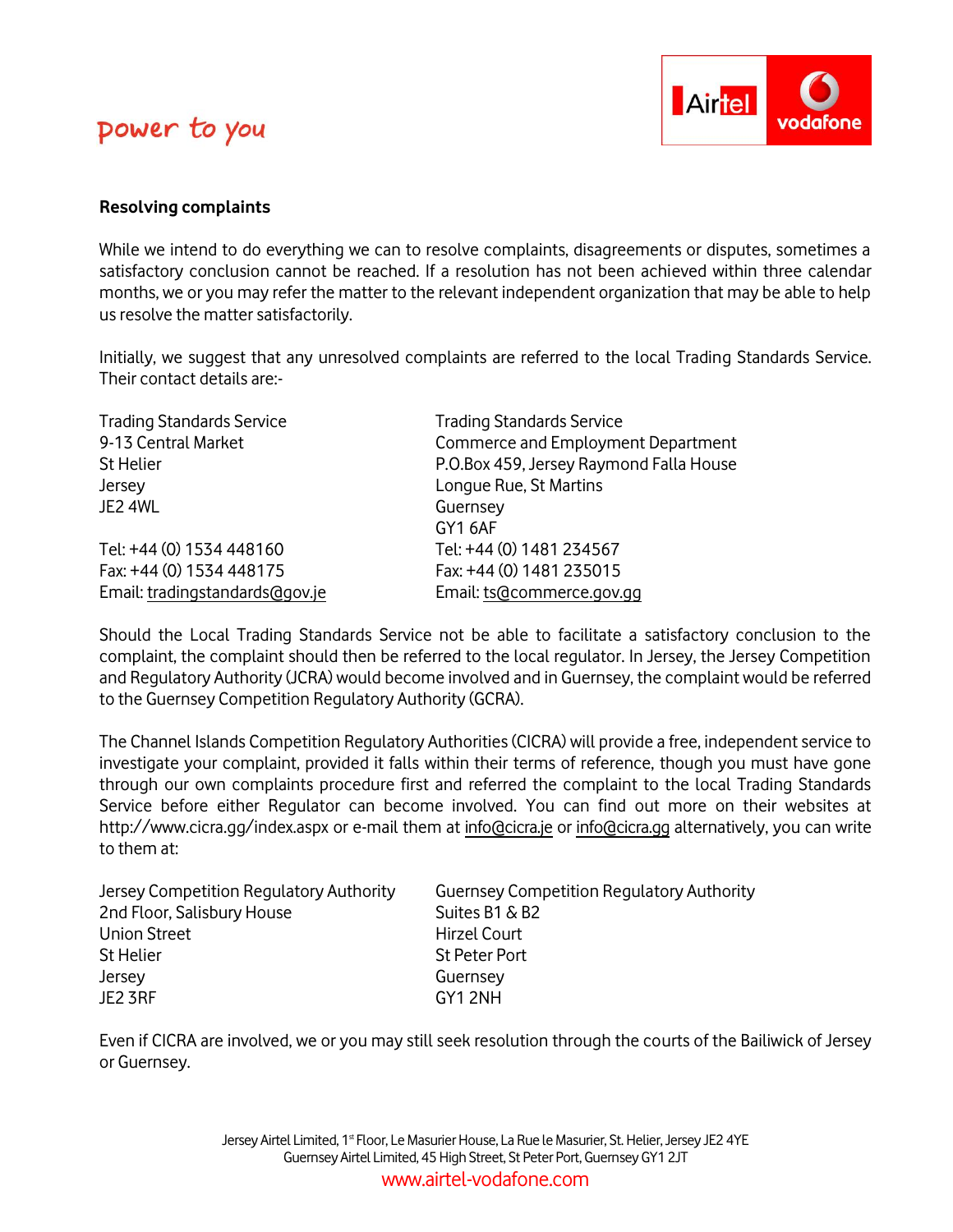

### **Compensation Guidelines:**

Failure to Resolve a Customer issue: Should Airtel-Vodafone fail to resolve a customer's service request within two days or fail to provide a committed resolution plan within 5 days, a customer will receive bonus airtime for each day that the resolution/commitment overruns

Service Availability: If Service Availability falls below our Licence threshold for any three month period. Bonus airtime/ top up for all subscribers/ users will be applied at the end of each quarter.

#### **Convenient Payment Options**

We offer a range of payment options to our contract mobile phone customers and Pre-Paid customers including:

- Direct Debit (Post Paid Only) the most convenient way to pay (also, you don't have to pay a monthly administration charge)
- Credit Card or Debit Card available in our shops or via our Call Centre (Post Paid and Pre-Paid).
- Web (Internet) Top-Up (Pre-Paid Only) Easy Top Up (Pre-Paid Only) available from our shops where you can top-up credit directly to your phone through a phone to phone transfer.
- Top-Up Vouchers (Pre-Paid Only) available from our shops and Airtel-Vodafone partners
- Pay Zone Top Up (Pre-Paid Only) available through Airtel-Vodafone partners

If you are a contract customer, we send you a bill every calendar month, which you must pay within 10 working days of receiving the bill. You can check your account on-line if you register at www.airtelvodafone.com.

If you're a Pre-Paid customer, you can buy top-up vouchers, Easy Top Up or Pay Zone Top Up by visiting one of our shops or partners. Alternatively, you can top-up using the Web Top Up facility online.

If you're late in paying your bill, we'll write to you or call you to discuss how you can pay. If you have difficulty paying, we may be able to agree a repayment plan with you. If we have to cancel your account, you will still have to pay a final bill to cover the monthly charges left on your contract.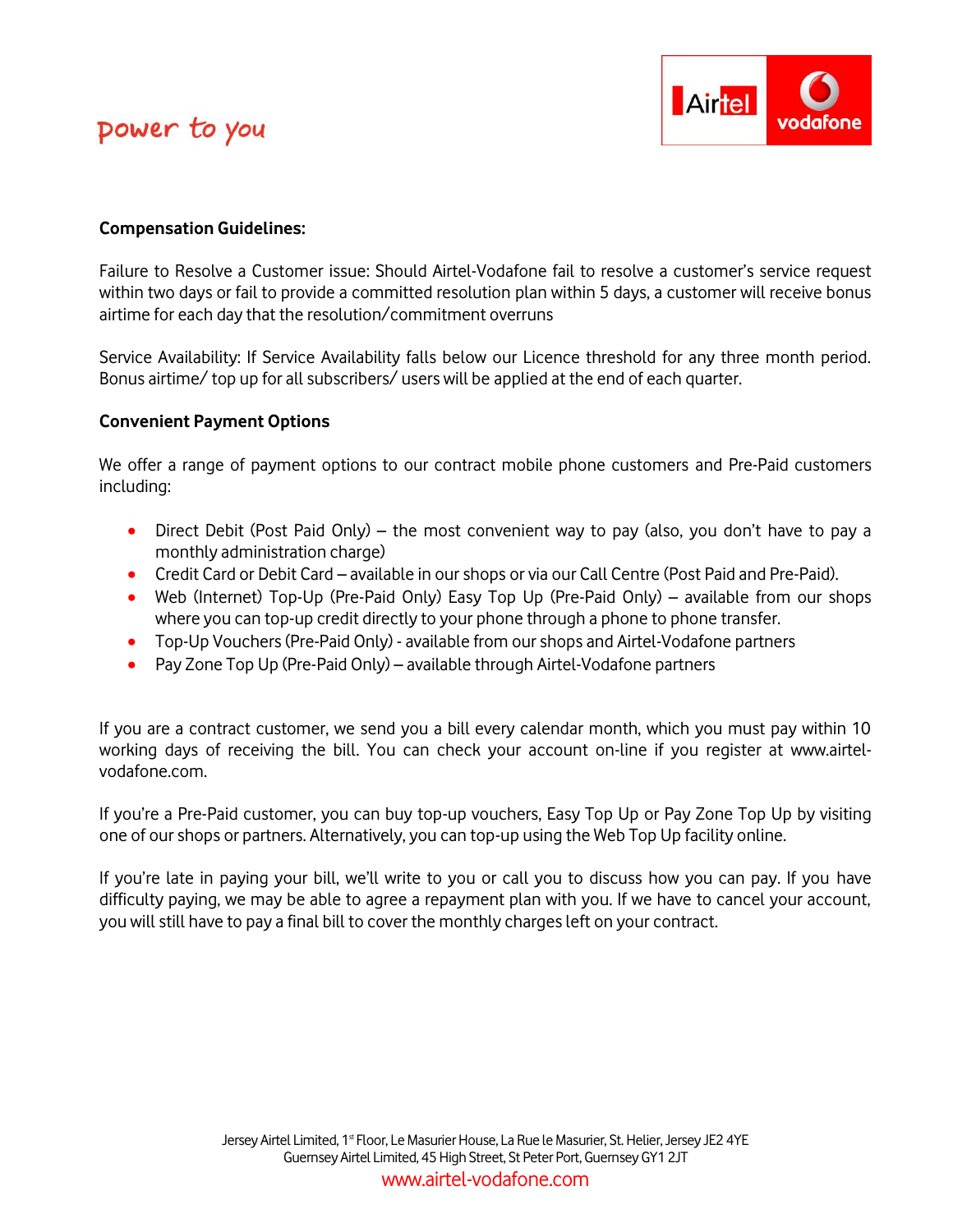

### **Itemised Billing**

Our itemised bills provide information about your call costs (Post Paid Products Only)

We offer a range of itemized bill options:-

- E-Bill Fully itemized and available through secure internet access, available to all customers at no cost – The Environmentally Friendly Paperless Option
- Summary Only Paper Bill with No Itemisation cost is £1.00 per month.
- Fully Itemised Paper Bill –cost of £2 per month

If you disagree with any item on your bill, you should contact us immediately by calling 121 from your Airtel-Vodafone mobile phone.

### **Terminating Your Airtel-Vodafone Service**

- **If you have a Pay As You Go phone, you can simply stop using it.**
- The Customer may terminate the Agreement by properly completing and delivering to the Service Provider a cancellation form which will be available upon request by the Service Provider. If the completed cancellation form is received by the Service Provider before the 12th day of the month, the Agreement will terminate on that month's invoicing date (normally the 21st day of the month). If the completed cancellation form is received after 12th of the month, the Agreement will terminate on the following month's invoicing date.

### **What Mobile Number Portability "MNP" means for you? What is "Mobile Number Portability" or "MNP"?**

Mobile Number Portability (MNP) means you can keep your mobile phone number if you decide to change from one mobile operator to another. Basically, it's a process that allows you to keep your mobile number irrespective of who your network operator is. So, if you switch between operators, you don't have to go to the trouble of advising all your friends/family/colleagues that your number has changed – it stays the same. The process is seamless i.e. customer has no outage of service at all.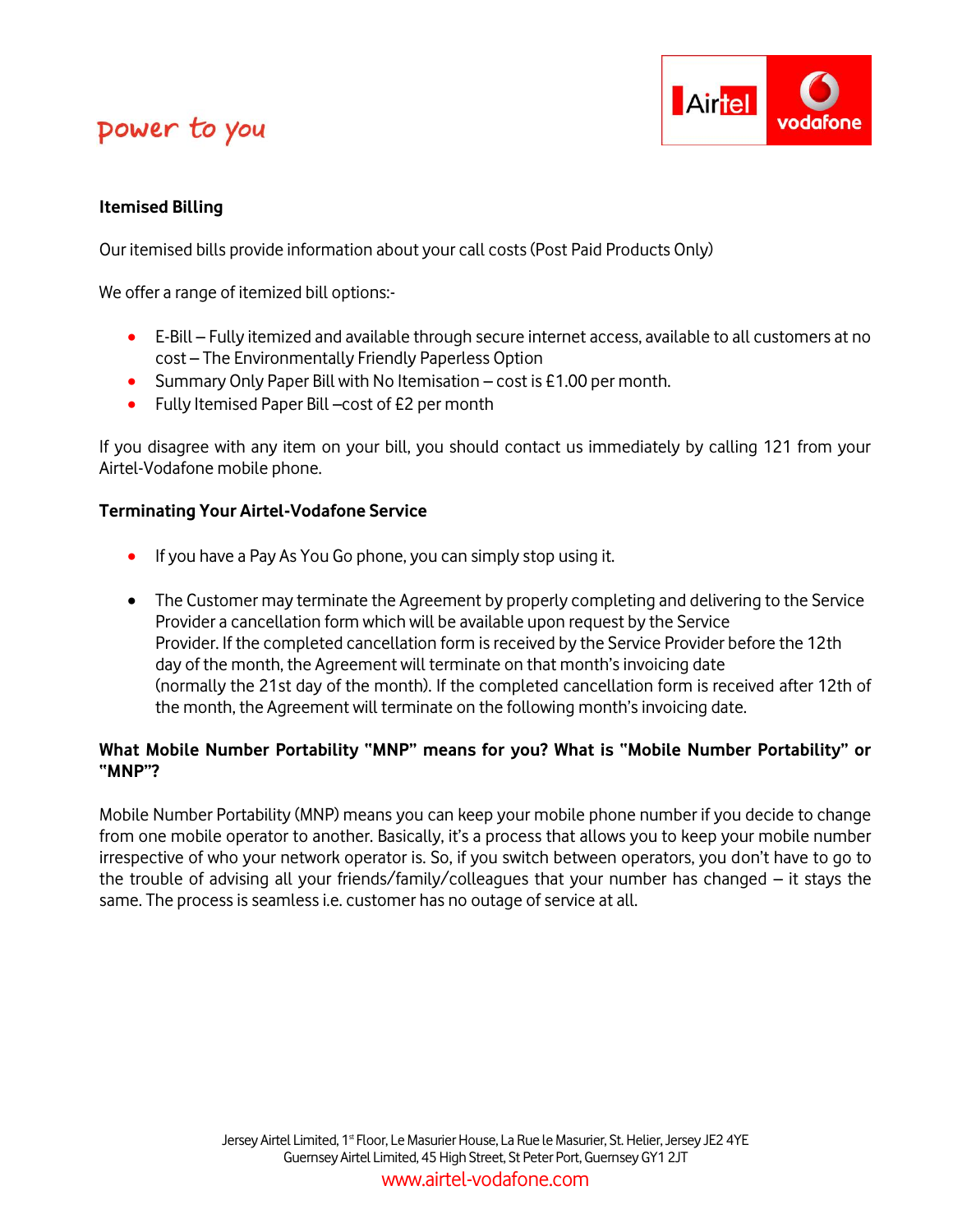

#### **Who can use the system?**

MNP is available to both "post-paid" (contract) and "pre-paid" mobile customers of all network operators in the Channel Islands, as long as their number hasn't been barred or suspended.

Customers will only be able to port their number to mobile operators in the same island as their current operator, so existing Jersey based customers can only port their number within Jersey. They will not be able to port to any operator in Guernsey and vice versa.

Subject to minimum contract period obligations "Post-paid" customers will be able to switch unless they are barred or suspended due to non-payment of bills outstanding for more than 60 days.

"Post-paid" customers will receive a final bill for usage up to the time their number is switched to the new operator. "Post-paid" customers that have not completed the minimum required term of the contract with their existing operator may be required to pay the outstanding balance of monthly rentals due under the contract.

Unfortunately, "pre-paid" customers won't be able to take outstanding credit with them, and should use it up before they switch.

### **How much will it cost you?**

There are no charges for you to port your number. All porting charges are met by the network operator that you are switching to.

#### **What do you have to do?**

- 1. Go to the retail shop or authorised dealer of your chosen new service provider to request a new mobile account, and tell them that you would like to keep your mobile number.
- 2. The staff will ask you to complete an application form together with a "Porting Request Form".
- 3. You will be asked to provide:-
	- $\circ$  In the case of a post-paid account, proof of identity either a passport or driving licence;
	- o In the case of a post-paid account, a copy of a recent mobile bill; and
	- o The working phone with the number you wish to keep
	- o You will be asked to send a text from your phone with the word "PORT" to 12345. Shop staff will be able to help you to do this if required
- 4. You will receive a text confirming that your request has been received.
- 5. Provided your number is not barred or suspended due to non-payment, your order will be processed and you will be informed of its progress by text.
- 6. Under normal circumstances your porting will be completed by the second working day after you complete your request (excluding weekends and bank holidays). At that time your number will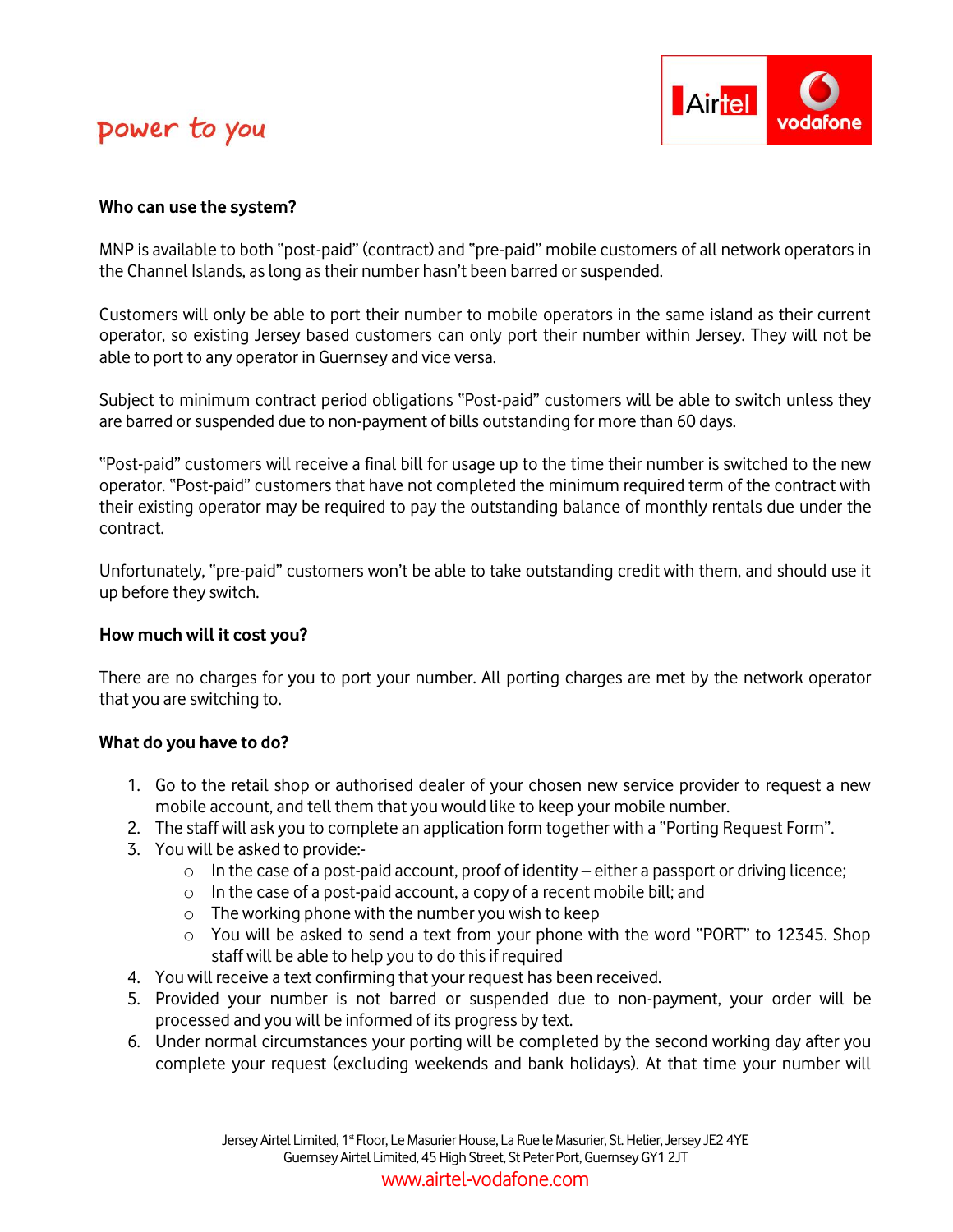

have been moved to your new service provider and your existing SIM card will stop working. During busy periods the port may take longer to complete.

- 7. When this happens, put the new SIM card provided by your new service provider into the phone you wish to use. If you are unsure how to do this, you can go into the retail shop or authorised dealer of your new service provider and they will be able to help.
- 8. The process is complete.

### **Are there any other implications?**

- Messages which have been sent to you, but not delivered, may be erased.
- You will lose your old voicemail, sms, mms and ancillary services, and you will need to set these up again with your new operator. Customers should ensure they are aware of any other service changes that may occur as a result of changing service provider. The three mobile operators will be happy to provide assistance for the customer in relation to this.
- Your friends and family may be charged differently when calling you after porting. Additional information on applicable rates may be obtained from your new service provider.
- You will be restricted from porting your number to a third operator or back to your original operator within 60 days of a previous port.
- If your new service provider fails to meet promised coverage or other such significant parameters, then you can reverse the porting within 14 days of your porting request.

#### **Will you be bombarded with sales calls to stop me trying to switch?**

No. Your old operator is not allowed to contact you during the porting process to try and persuade you to stay with them. In addition your old operator is prohibited from contacting you with the intention or effect of encouraging you to return to them for a period of 60 days following the completion of the porting process. However, the old operator can contact you to recover outstanding payments.

#### **Airtel-Vodafone Returns and Repairs Policy**

#### **Returns & Refund Policy**

All handsets we distribute are under guarantee up to 1 year from their manufacturers and comply with health and safety standards. In Europe, this is shown by the CE mark.

To give you extra peace of mind, we offer you the option of asking for an exchange or refund within 14 days from the date you buy your phone in store provided we have tried to resolve the customer's concern to their satisfaction and as long as you keep to the following conditions.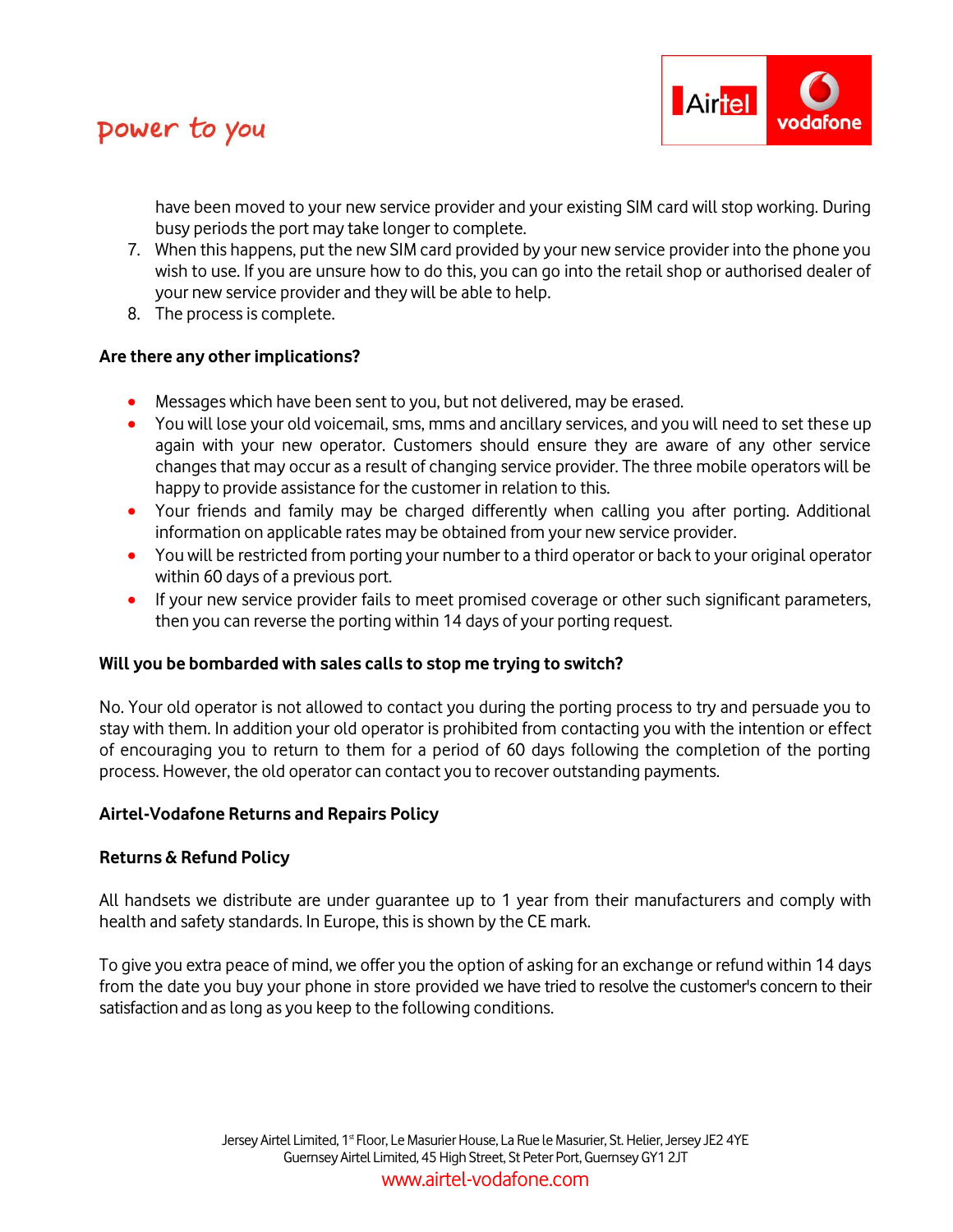

### **Mobile phones – Contract (Post Paid) and Pay As You Go (Pre Paid)**

- You must return the phone to us with all its accessories and manuals, in the original packaging and undamaged.
- You must provide the original receipt.
- If you are a contract customer, we will charge you for line rental and calls you made during those 14 days.

#### **Mobile phone accessories**

- You must return the product to us undamaged, in the original packaging.
- You must provide the original receipt.

### **Top-Up vouchers**

Our 14 day exchange and refund policy doesn't cover:

- Top-up cards if the seal is broken, or the silver panel has been scratched
- SIM only products

### **Promotions**

If you're returning equipment you bought as part of a promotion, you must return all discounted items (under the same conditions we've just explained) for equipment that isn't faulty. We'll assess mobile phones and accessories and any other equipment to see if they've been damaged or used.

### **Servicing and Repair Policy:**

If for any reason you find a fault with the equipment you've bought, you should do the following:

- Return it to the store within 14 days where you bought it.
- Provide the original receipt.

If you tell us about the problem as soon as you notice it, we'll offer you a refund. We have the right not to offer you an exchange or refund if:

- You've damaged the product in any way
- The fault is due to something you've done; or
- We told you about the fault before you bought the equipment

Physical repair of damaged mobile phone handsets may take up to four to six weeks depending on the availability of spare parts. However, during this time a loan phone will be provided at no charge. **Mobile Broadband**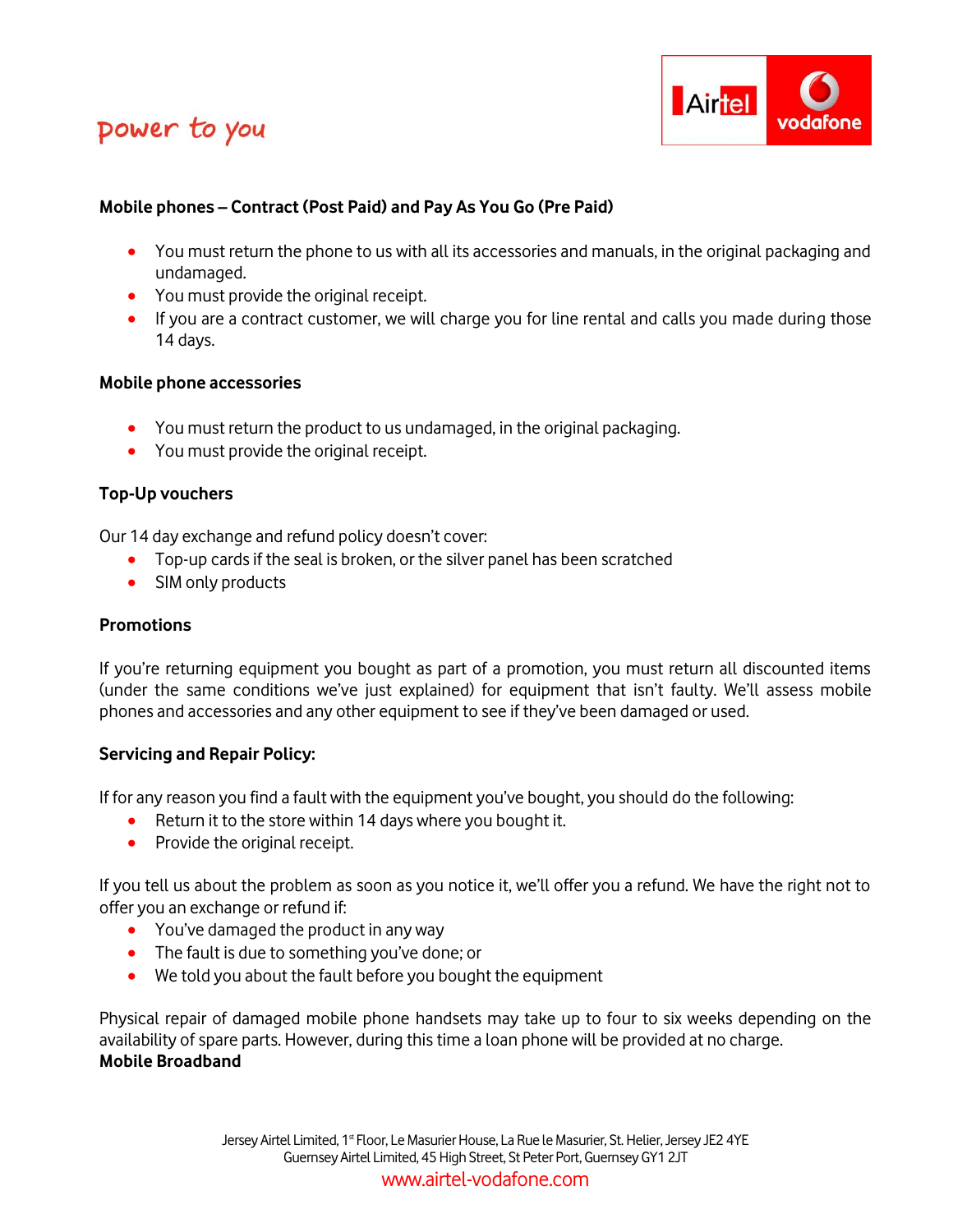



Mobile broadband let you use internet and check emails on the move. Unlike home broadband you are not tied to wires or one location, you can use it anywhere in the house or take web with you when you go out.

### **What is HSDPA Mobile Broadband?**

Airtel-Vodafone's high speed network supports HSDPA (High Speed Downlink Packet Access) which provides internet access at broadband speeds, whether you are at home or out and about.

Some mobile companies talk about the speed of their mobile broadband, they talk about theoretical maximum speeds, not speeds you can actually experience. At Airtel-Vodafone, we like to tell you how it really is, and so we say "up to 2.8 Mbps" even though our network has a theoretical maximum speed of 7.2 Mbps. The speed depends on the signal received by mobile broadband device. The factors which can influence the signal and hence speeds you experience include:

- the type of device you are using
- the type of building you are in-The distance you are from the mobile mast
- trees, buildings and other things between you and the nearby mobile mast
- the number of others users using the nearby mast

You can improve surfing experience by improving the signal by following,

- Using the cable which came with the USB modem
- Place the device by the window or at a height
- Use of external antenna in case device supports it.

Most people on our HSDPA network can expect a download speed ranging from 1Mbps to 2Mbps, allowing you to download a 3-4 minute music track in 30 seconds or less.

#### **Surfing Safely – Some Simple Tips**

We have put together some of the key security tips for using your computer safely with the internet:

- 1. A personal computer connected to the Internet without a firewall can be hijacked in a few minutes. At a minimum, home computers need to have personal firewall and security software installed and kept up-to-date to find and remove viruses, spyware, Trojans etc. The Microsoft Vista and XP Service Pack 2 operating systems have personal firewalls built in that are turned on by default to block threats from the Internet. You should leave this feature turned on until you replace it with specialist third-party firewall/security software and/or hardware.
- 2. Keep your virus scanner effective. An out-of-date virus scanner is only marginally better than no virus scanner at all. Virus scanners depend on accurate, updated anti-virus files to be effective. Set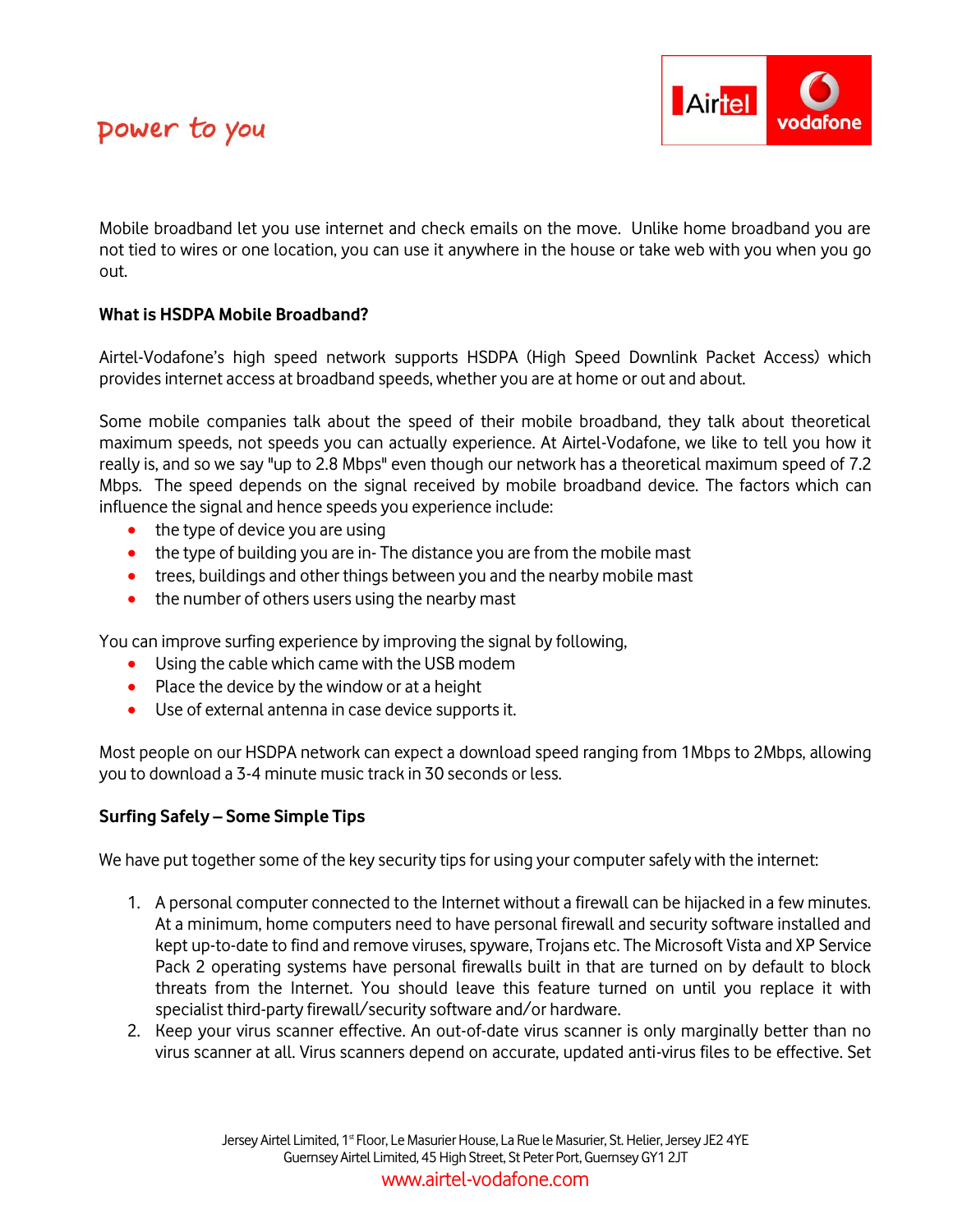

up your virus scanner to automatically update or check for updates at least once a week. Check on it periodically to ensure that it's still up to date. And frequently visit your security vendor's website for the latest word on security threats.

- 3. Don't open any files attached to an email from an unknown, suspicious, or untrustworthy source. And don't open any files attached to an email unless you know what it is, even if it appears to come from a friend or someone you know. Some viruses can replicate themselves and spread through email. It's better to be safe than sorry and check your friend really sent the email.
- 4. Delete chain emails and junk email don't forward them or reply to any to them. These types of email are considered spam, which is unsolicited, intrusive mail that clogs up the network.
- 5. Exercise caution when downloading files from the net, making sure the source is a legitimate and reputable one. Verify that an anti-virus programme checks the files on the download site - and don't download any files from strangers.
- 6. Update your anti-virus software regularly. More than 500 viruses are discovered each month, so you'll want to be protected. These updates should be at the least the product's virus-signature files. You may also need to update the product's scanning engine as well.
- 7. Back-up your files on a regular basis. If a virus destroys your files, at least you can replace them with your back-up copy. You should store your back-up copy in a separate location from your work files, preferably not on your computer.
- 8. Be smart when using instant messaging (IM) programmes. If you use an IM programme to communicate with friends and family, be careful about sending any personal information through online communications. Protect yourself by using a nickname for your IM screen name, so your name isn't identified through IM. Never accept strangers into your IM groups. Be smart about how you use IM at work because your employer has the right to monitor and view your messages.
- 9. Watch out for phishing scams. Phishing scams use fraudulent emails and fake websites masquerading as legitimate businesses - to lure unsuspecting users into revealing private account or login information. To be safe, if you receive an email from a business that includes a link to a website, make certain that the website you visit is legitimate. Instead of clicking through to the website from within the email, open a separate web browser and visit the business's website directly to perform the necessary actions. You can also verify that an email is in fact from a legitimate business by calling the business or agency directly.
- 10. Use email wisely. Email is a great way to keep in touch with friends and family, and as a tool to conduct business. Even if you have good security software on your PC, however, your friends and family might not have the same protection. Be careful about what information you submit via email. Never send your credit-card information, National Insurance number, or other private information via email.
- 11. Create smart and strong passwords. Make it difficult for hackers to crack your password. You can create a smart password by incorporating capital letters, numbers, and special characters, and using more than six characters. An example of a strong password is: Go1dM!n3.
- 12. Shop safely. Many online stores have the right protection for you to purchase online. Read the online store's privacy and security policies before shopping. If you plan to order from an online store, be sure that the website uses secure technology. When you're at the checkout screen, verify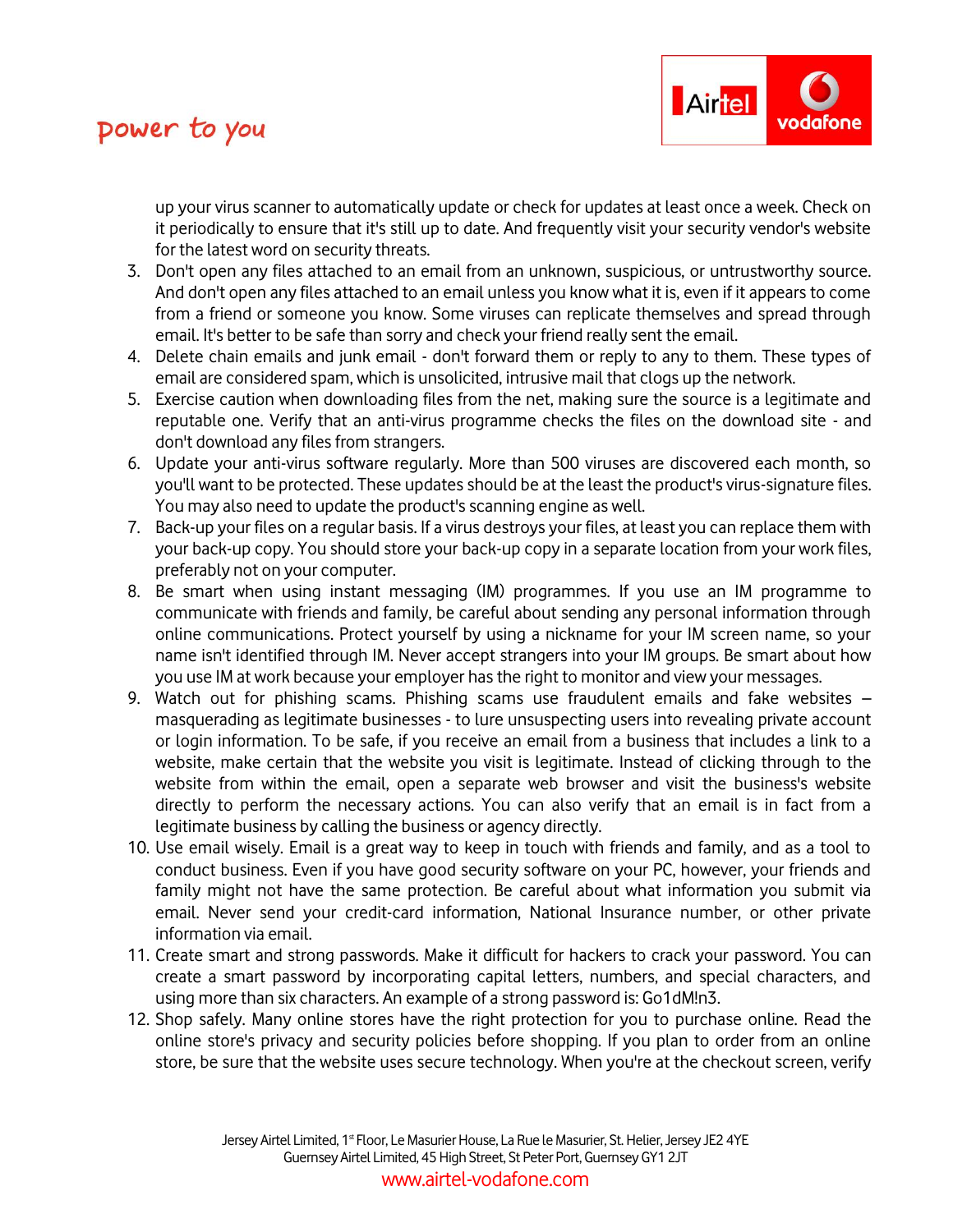

that the web address begins with https. Also, check to see if a tiny locked padlock symbol appears at the bottom right of the checkout screen, or that there's a statement on the checkout screen stating that the checkout pages are secure with a security technology vendor. Check that the security technology does exist by checking the security technology company's website.

- 13. Fun and care-free online gaming. Internet games are fun for the whole family. Make sure you're careful when playing online games, especially when communicating with other players. Be sure that your security software still functions when you're in gaming mode.
- 14. Pay attention to your children's online activities. Keep your home computer in a community area so that you can monitor their activity. Use child software that is age-appropriate. Limit your children's time spent online. Install and use parental-control software that allows you to monitor your children's activity online. This will keep your children from accessing undesirable websites and sharing personal information online.

#### **Protecting Our Customers**

#### **Inclusion in Telephone Directories**

We do not automatically include your personal contact information in any directory or directory assistance service. At the time your purchase your Airtel-Vodafone product/ service our sales person will give you the option to be included in the corresponding local Channel Islands telephone directory or not.

If you do want your personal contact information to appear in a directory, then your request will be processed and your details will not appear in the corresponding local Channel Islands telephone directory.

If you choose to be included in such directory or directory assistance services, we will be legally obliged to provide your personal contact information to other non Airtel-Vodafone directory and directory assistance service providers, both on the Channel Islands AND in the United Kingdom. Although these organisations may be subject to the same data protection laws as Airtel-Vodafone, we have no means of controlling how they might use or share your personal contact information.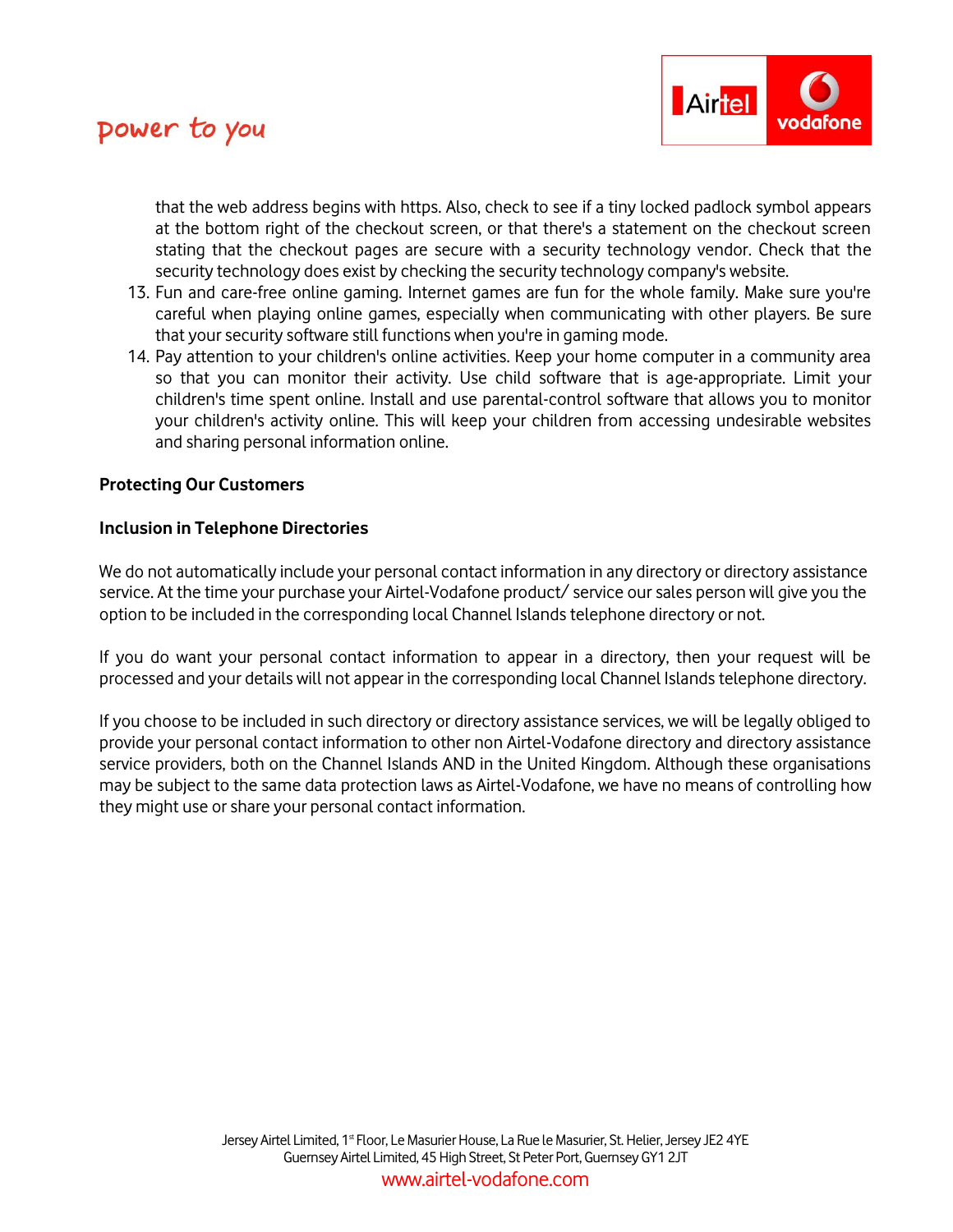

#### **Unwanted marketing messages**

It is unlawful for any business to send marketing messages by text, mms or video to your mobile phone without your consent. If you receive an unwanted text marketing message on your Airtel-Vodafone handset, please contact our Customer Services team on 121 who will be pleased to assist. We use the information reported to us to assist the different regulatory authorities to take action against offending businesses.

#### **Stopping Unwanted Premium Rate Text Messages**

If you want to stop receiving unwanted premium rate text messages, simply send a reply to the service with the word STOP at the start of your text message. All services are now obliged to recognise the STOP command so that you can easily unsubscribe from the premium text service. If the service continues for whatever reason, please contact our Customer Services team by calling 121 from your Airtel-Vodafone handset and inform them. There is a five digit short-code which identifies the source of each message.

#### **Malicious Calls or Text Messages**

If you receive malicious calls or text messages, please call 121 from your Airtel-Vodafone handset and report them to our Customer Services team who will guild you with steps to take to prevent this happening. If the issue continues Airtel-Vodafone suggest you report this matter to the Police who will guild/assist you further.

### **Reporting Obscene and Illegal Internet Content**

Child abuse images hosted worldwide and criminally obscene and incitement to racial hatred content hosted in the UK should also be reported to the Internet Watch Foundation - [www.iwf.org.uk/.](http://www.iwf.org.uk/)

#### **Responsible Advertising**

Our advertising follows the code of practice that the Advertising Standards Authority (ASA) issues. The ASA deals with all advertising. You can visit their website at www.asa.org.uk, call them on 020 7492 2222, or write to them at:

Advertising Standards Authority Mid City Place High Holborn London WC1V 6QT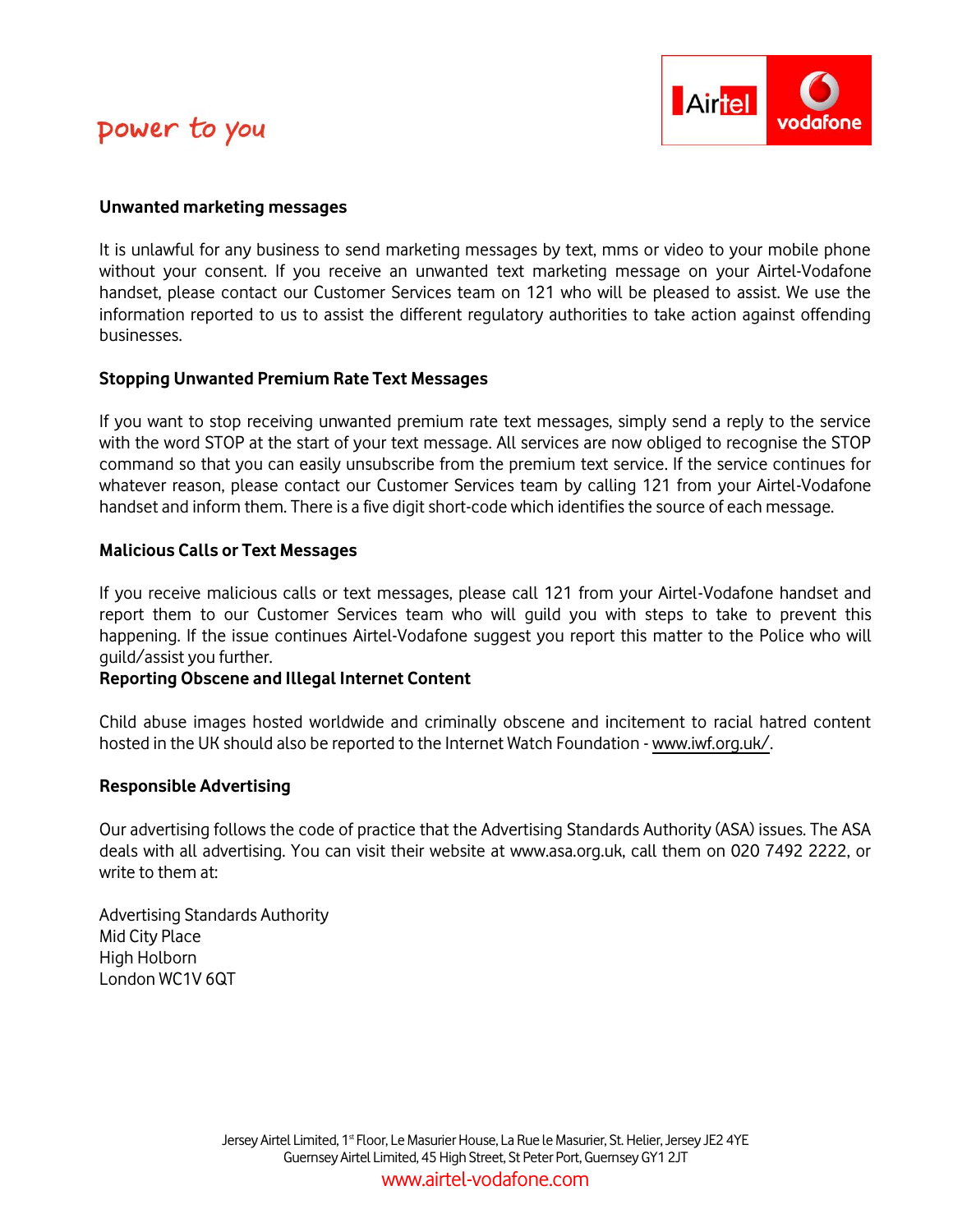

### **Corporate Social Responsibility**

At Airtel-Vodafone, we're committed to using our resources to make a positive contribution through our Corporate Social Responsibility (CSR) programme. Through CSR, we focus on making a positive impact on the environment and in the community.

Corporate social responsibility (CSR) is not only about good deeds in the community or promoting staff welfare; it is mainly about demonstrating to the residents of the Bailiwick our commitment to reach out to customers, staff, shareholders and the local community.

As we grow in the Channel Islands, we want to show how we are implementing sound principles of responsible business practice by making these principles real in everyday operations. We embrace the challenges put in front of us when it comes to the perception of masts and we continually strive to provide detailed information to all.

#### **Environmental commitments**

Airtel-Vodafone is committed to reducing the environmental impacts caused by the day to day activities of the business. We will work to improve the environmental impact of our organisation by following these principles:

- We will comply with the requirements of environmental legislation and approved codes of practice
- We will aim to improve environmental performance
- We will reduce pollution, emissions and waste arising from our activities
- We will reduce the use of all raw materials, energy and supplies
- We will commit to using paper from renewable resources
- We will raise awareness, encourage participation and train employees in environmental matters
- We will liaise with the local community
- We will participate in discussions about environmental issues.

### **Mobile Phones & Your Health**

Radio-frequency emission levels from our radio-base stations and the mobile phones operating on our network meet strict precautionary public-exposure guidelines set by the International Commission for Non-Ionising Radiation Protection.

If you want to find out the latest information about mobile handsets and your health, please visit the websites listed below to find out more:

- World Health Organisation International EMF Project Home Page: www.who.int/peh-emf
- Department of Health's (DOH) website: www.dh.gov.uk/en/index.htm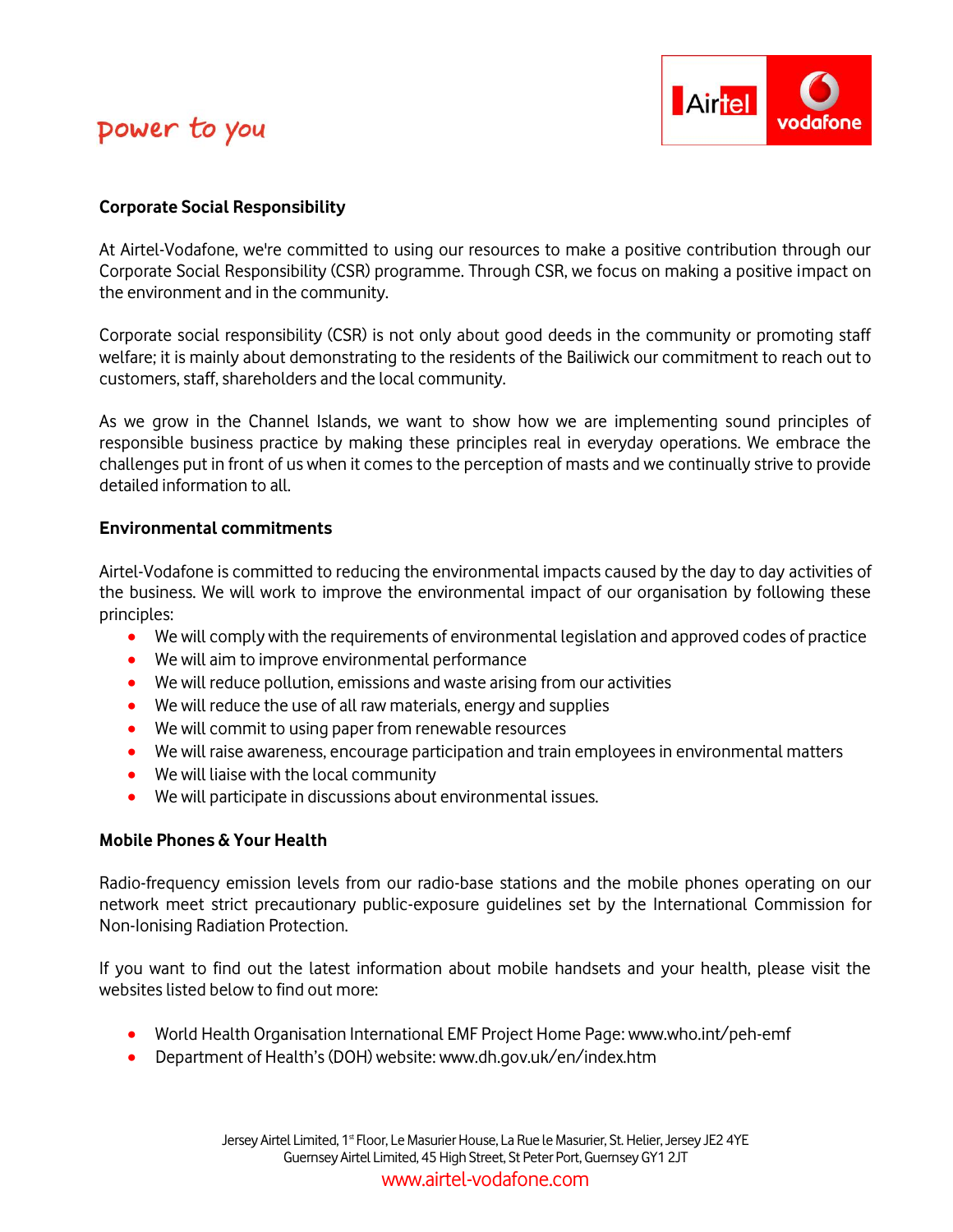

- ICNIRP International Commission on Non Ionizing Radiation Protection: www.icnirp.de
- **•** Health and Safety Executive: www.hse.gov.uk
- Health Protection Agency: http://www.hpa.org.uk/
- **•** Institute of Electrical Engineers: www.iee.org.uk
- Institute of Electrical and Electronic Engineers: http://www.ieee.org/
- Mobile Operators Association: http://www.mobilemastinfo.com/
- Mobile Manufacturers Forum See Health Policy Update[: http://www.mmfai.org/](http://www.mmfai.org/)

## **Research Reviews and Publications**

Over the last 30 years, more and more research has been carried out to determine the effects mobile phone use has on our health. Below are a number of links which provide the latest research and publications on this subject.

- The Stewart report on mobile phones and health:<http://www.iegmp.org.uk/>
- Irish Government Expert Group Findings on the Health Effects of Electromagnetic Fields: www.dcenr.gov.ie/NR/rdonlyres/9E29937F-1A27-4A16-A8C3- F403A623300C/0/ElectromagneticReport.pdf
- Cellular Phone Antennas and Human Health. Dr John Moulder is Professor of Radiation Oncology at the Medical College of Wisconsin, USA: [www.mcw.edu/gcrc/cop/cell-phone-health-](http://www.mcw.edu/gcrc/cop/cell-phone-health-FAQ/toc.html)[FAQ/toc.html,](http://www.mcw.edu/gcrc/cop/cell-phone-health-FAQ/toc.html) [www.rsc.ca](http://www.rsc.ca/)
- BBC News "Phone Mast Allergy is in the Mind: http://news.bbc.co.uk/2/hi/health/6914492.stm
- Information on the current government/industry-backed research programme: http://www.mthr.org.uk/
- Medicines and Healthcare Products Regulatory Agency. Useful information on interference with medical Devices: http://www.mhra.gov.uk/
- If you are worried about the effects of mobile phone masts on your health, further information can be obtained from the latest World Health Organisation (WHO) report, Electromagnetic Fields and Public Health, WHO fact sheet 304 (May 2006).

Further information about the issues raised here can also be found by visiting the UK Department of Health website. More information can also be found at:

- [http://www.iegmp.org.uk](http://www.iegmp.org.uk/)
- [http://www.who.int](http://www.who.int/)
- [http://www.nrpb.org.uk](http://www.nrpb.org.uk/)

It is worth noting that house hold appliances, like for example microwaves or vacuum cleaners, both emit significantly higher RF signals than a mobile phone mast or mobile phone base station. However, both are still well within the recommended levels as outlined by the WHO report.